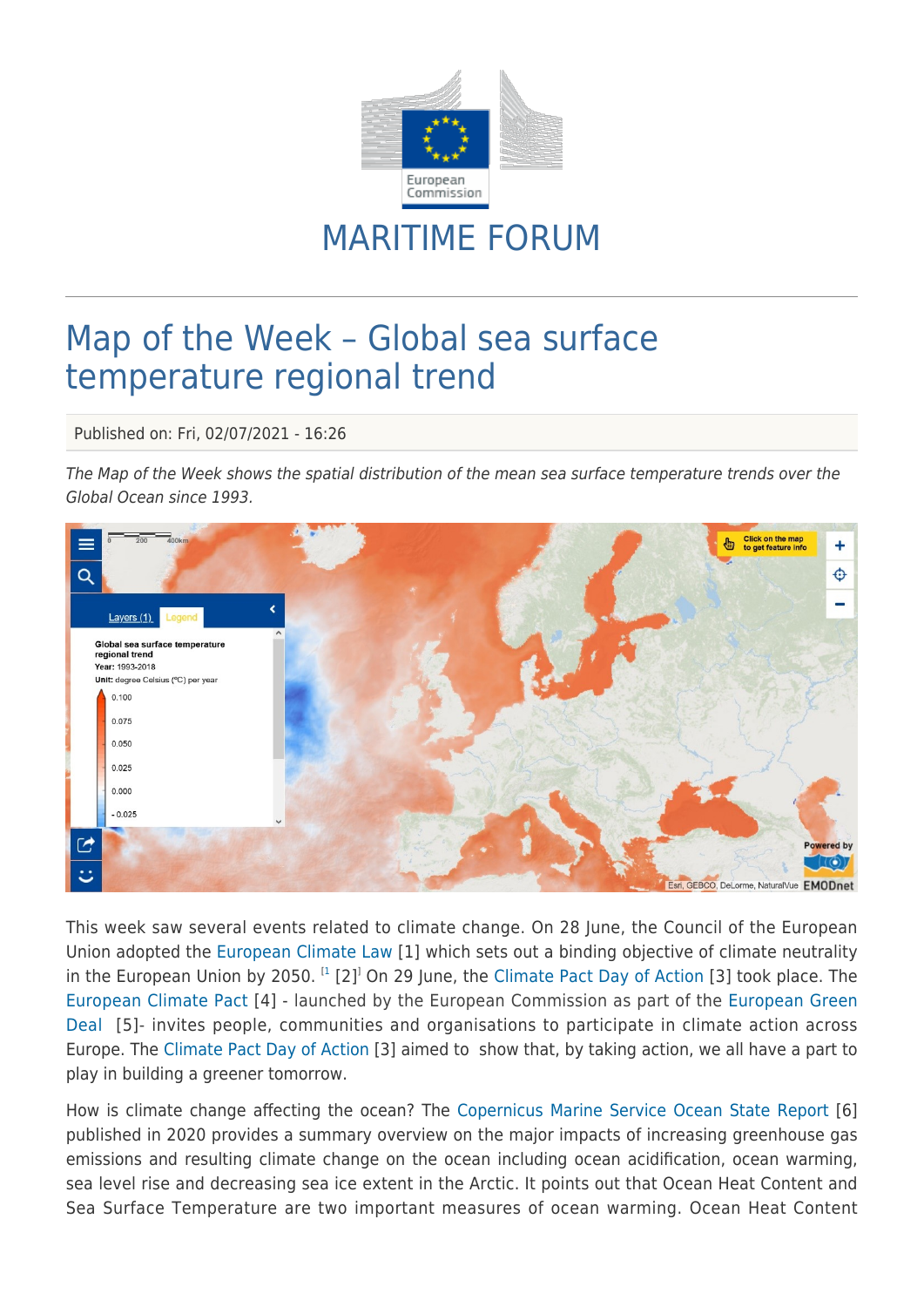represents the heat energy stored in the ocean. Sea Surface Temperature is an Essential Climate Variable which provides insight into the flow of heat into and out of the ocean. The Copernicus Marine Service [time series](https://marine.copernicus.eu/access-data/ocean-monitoring-indicators/global-ocean-anomaly-time-series-sea-surface-temperature) [7] shows that the average global sea surface temperature has risen at a rate of  $0.015 \pm 0.001$  °C per year between 1993 and 2019. Sea Surface Temperature does not rise homogeneously and thus some regions are more threatened than others. Ocean warming contributes to [sea level rise](https://webgate.ec.europa.eu/maritimeforum/en/node/5543) [8] and threatens marine ecosystems, putting people, economies and food security at risk.

In addition to climate change mitigation, climate change adaptation is therefore essential to face the impacts of climate change and build resilience. This was the subject of the [5th European Climate](https://www.ecca21.eu/) [Change Adaptation Conference](https://www.ecca21.eu/) [9] (ECCA 2021) which took place from 25 May to 22 June 2021.

What can you do?

- Explore the Map of the Week to learn more about global sea surface temperature regional trend;
- Watch the [recording](https://climate-pact-2021.b2match.io/) [10] of the Climate Pact Day of Action and make your pledge;
- Watch the ECCA 2021 [recording](https://www.ecca21.eu/page-3911) [11] and search the [Climate-ADAPT](https://climate-adapt.eea.europa.eu/) [12] website to learn more about climate change adaptation;
- Participate in the '[Make Europe Blue](https://webgate.ec.europa.eu/maritimeforum/en/frontpage/1647) [13]' campaign and submit your pledge for the ocean;
- Learn about the activities of the [EU4Ocean Coalition](https://webgate.ec.europa.eu/maritimeforum/en/frontpage/1482) [14] and join its members to work on Ocean Literacy.

Wish to know more about the European Atlas of the Seas? Visit the European Atlas of the Seas space in the [EMODnet virtual exhibition](http://www.emodnetconference2021.eu/faq) [15]!

## **[Access the map](https://ec.europa.eu/maritimeaffairs/atlas/maritime_atlas/#lang=EN;p=w;bkgd=5;theme=999:0.8;c=11305.885783992708,7033312.218247012;z=4;e=t)** [16]

The data in this map are provided by [Copernicus Marine Service](https://marine.copernicus.eu/) [17].

 $^{[1}$  $^{[1}$  $^{[1}$  [2] $^{]}$ 

[https://www.consilium.europa.eu/en/press/press-releases/2021/06/28/council-adopts-european-climat](https://www.consilium.europa.eu/en/press/press-releases/2021/06/28/council-adopts-european-climate-law/) [e-law/](https://www.consilium.europa.eu/en/press/press-releases/2021/06/28/council-adopts-european-climate-law/) [2]

Published on Maritime Forum ([https://webgate.ec.europa.eu/maritimeforum\)](https://webgate.ec.europa.eu/maritimeforum)

**Source URL:** https://webgate.ec.europa.eu/maritimeforum/en/node/6331

**Links**

[1] https://data.consilium.europa.eu/doc/document/PE-27-2021-INIT/en/pdf

[2]

https://www.consilium.europa.eu/en/press/press-releases/2021/06/28/council-adopts-european-climate-law /

[3] https://europa.eu/climate-pact/events/climate-pact-day-action\_en

[4] https://europa.eu/climate-pact/index\_en

[5] https://ec.europa.eu/info/strategy/priorities-2019-2024/european-green-deal\_en

[6] https://marine.copernicus.eu/access-data/ocean-state-report/ocean-state-report-4th-issue [7]

https://marine.copernicus.eu/access-data/ocean-monitoring-indicators/global-ocean-anomaly-time-series-s ea-surface-temperature